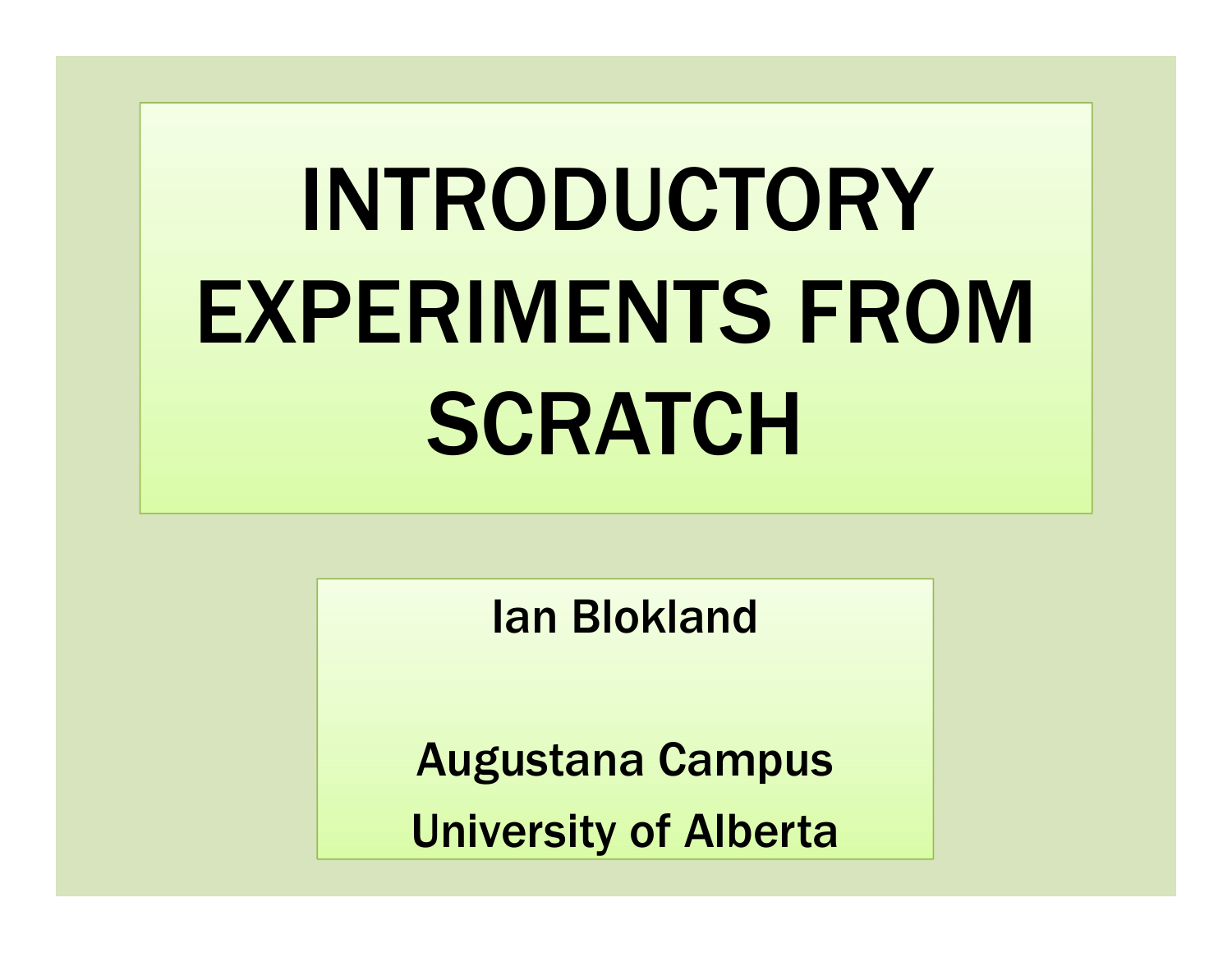

(1) The Augustana "3-11" timetable (2) IDS 137: a new science course (3) Research opportunities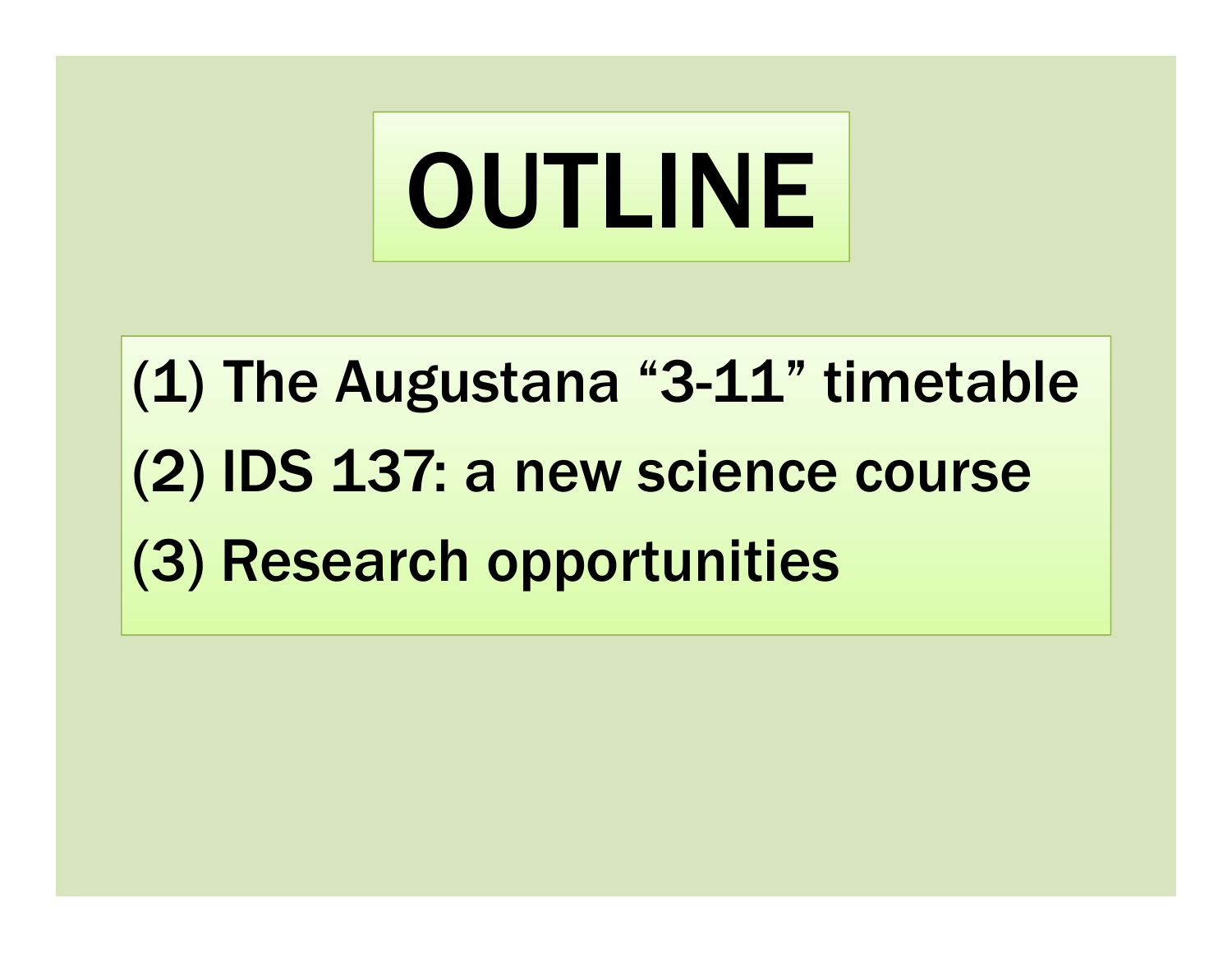# Augustana





Undergraduate, liberal arts campus of the UofA, ~1000 students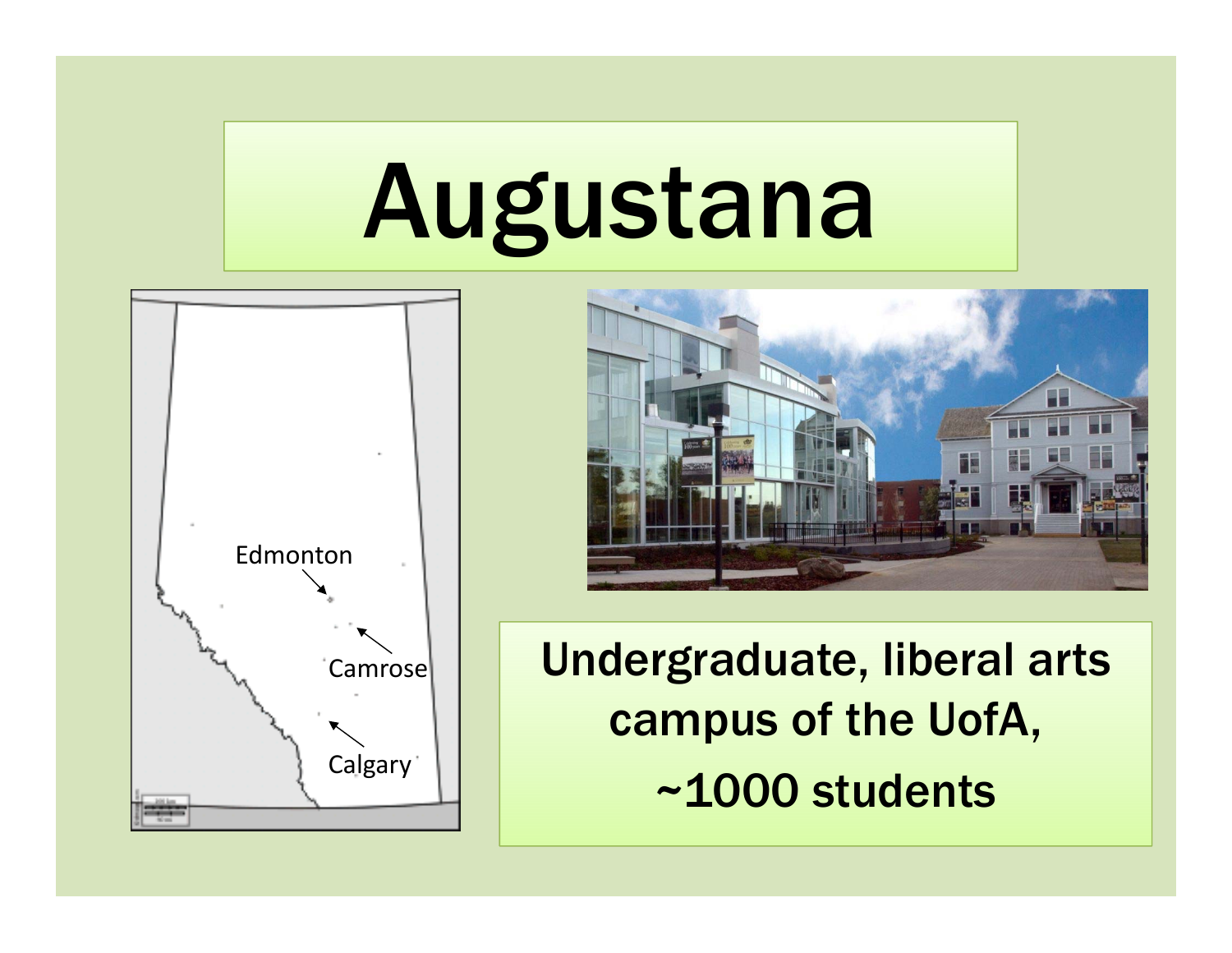"3-11"

#### Starting in 2017-18:

3 week blocks in September and January where students and faculty only have one course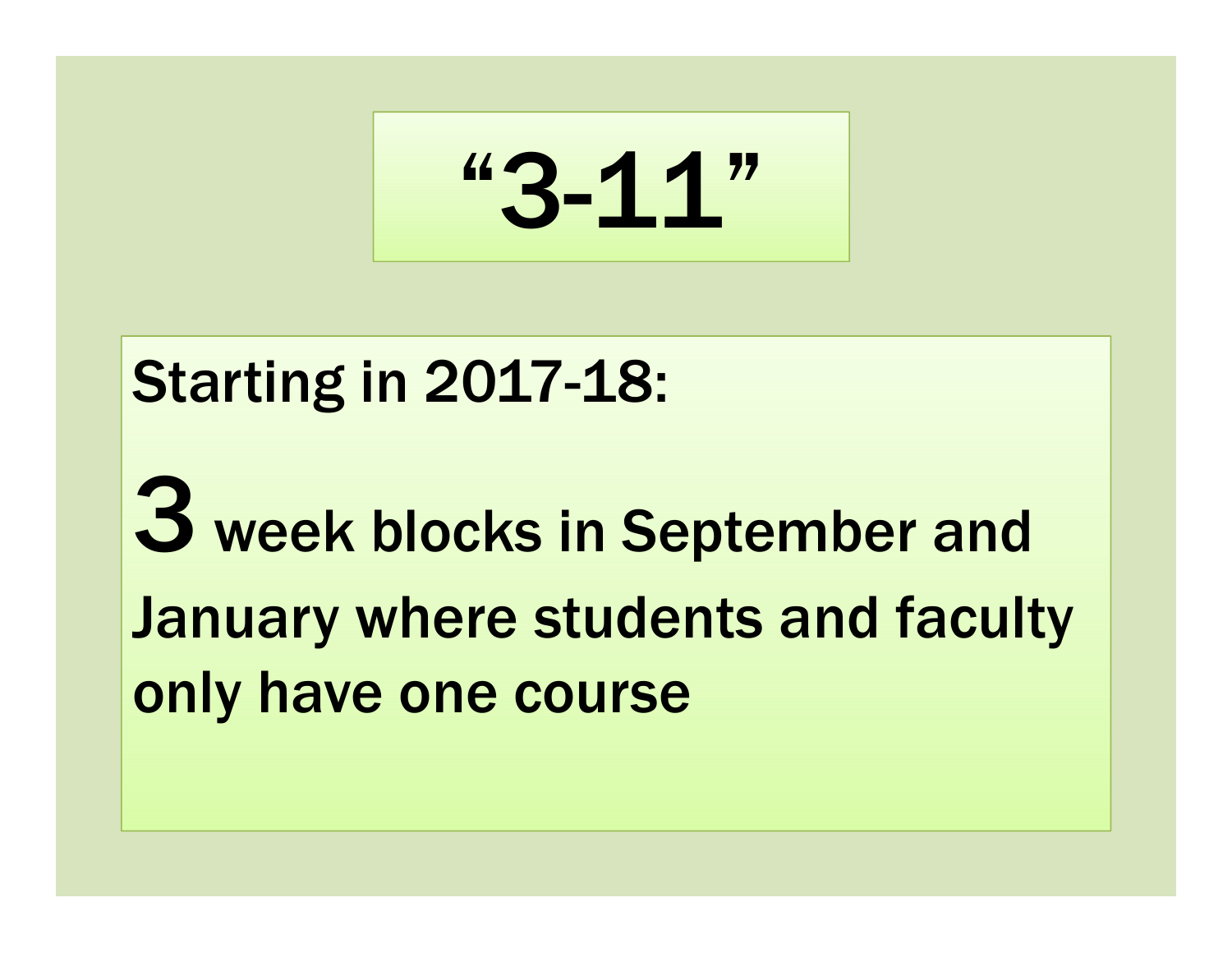"3-11"

#### Starting in 2017-18:

## 11 week sessions in fall and winter where students take up to four courses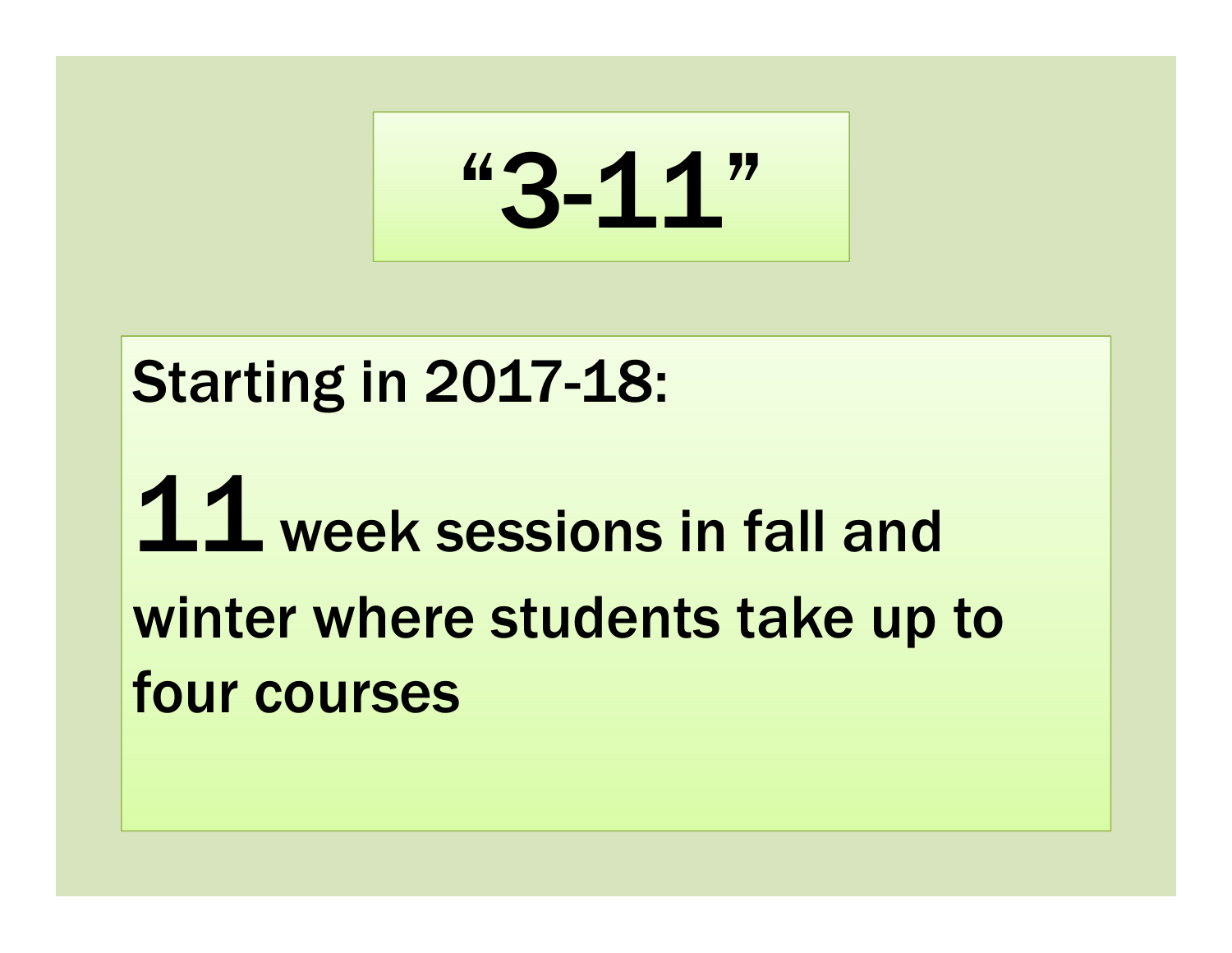## 3 week block courses

- mandatory First Year Seminar
- allow off campus experiences
- immersive pedagogy
- very few traditional lecture+lab science courses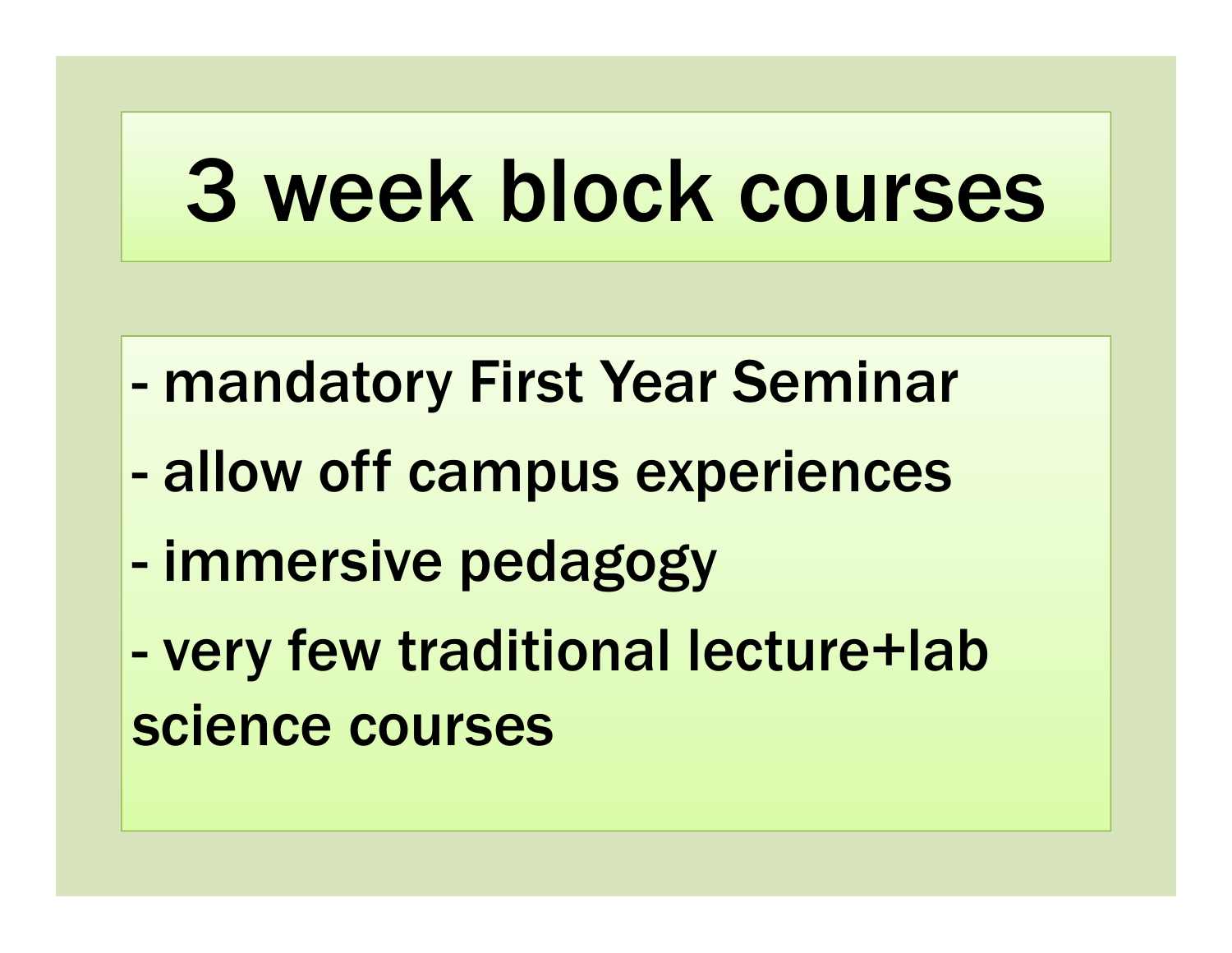## IDS 137"Science Laboratory Experiences"

- a lab-only science course for nonscience students
- 4 days in each of biology, chemistry, and physics
- focus on scientific literacy, not specific content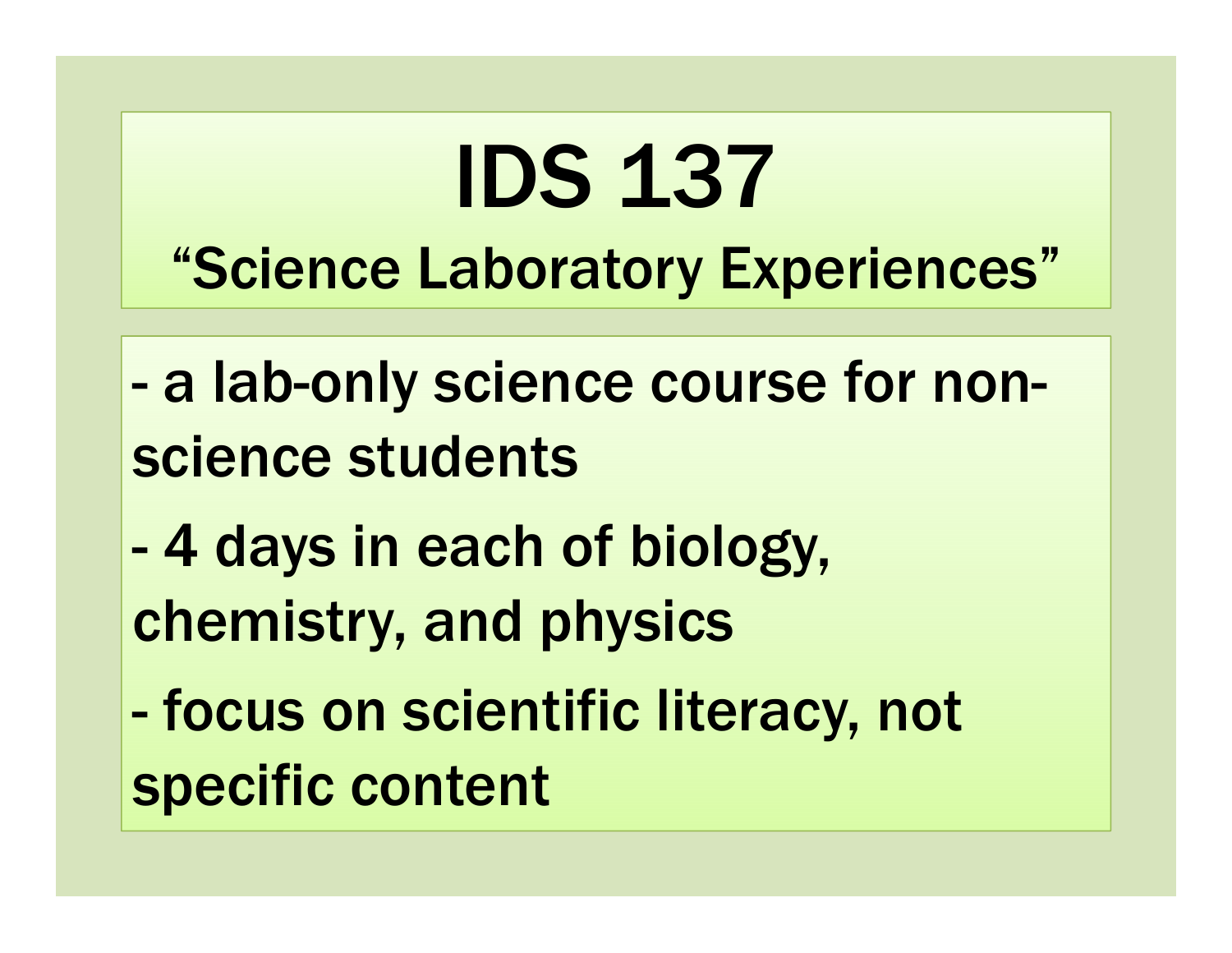## 4 physics experiments

(1) Measuring fluid viscosity

- (2) Determining absolute zero with a gas thermometer
- (3) Finding the pattern in musical frequencies with an oscilloscope
- (4) Investigating light polarization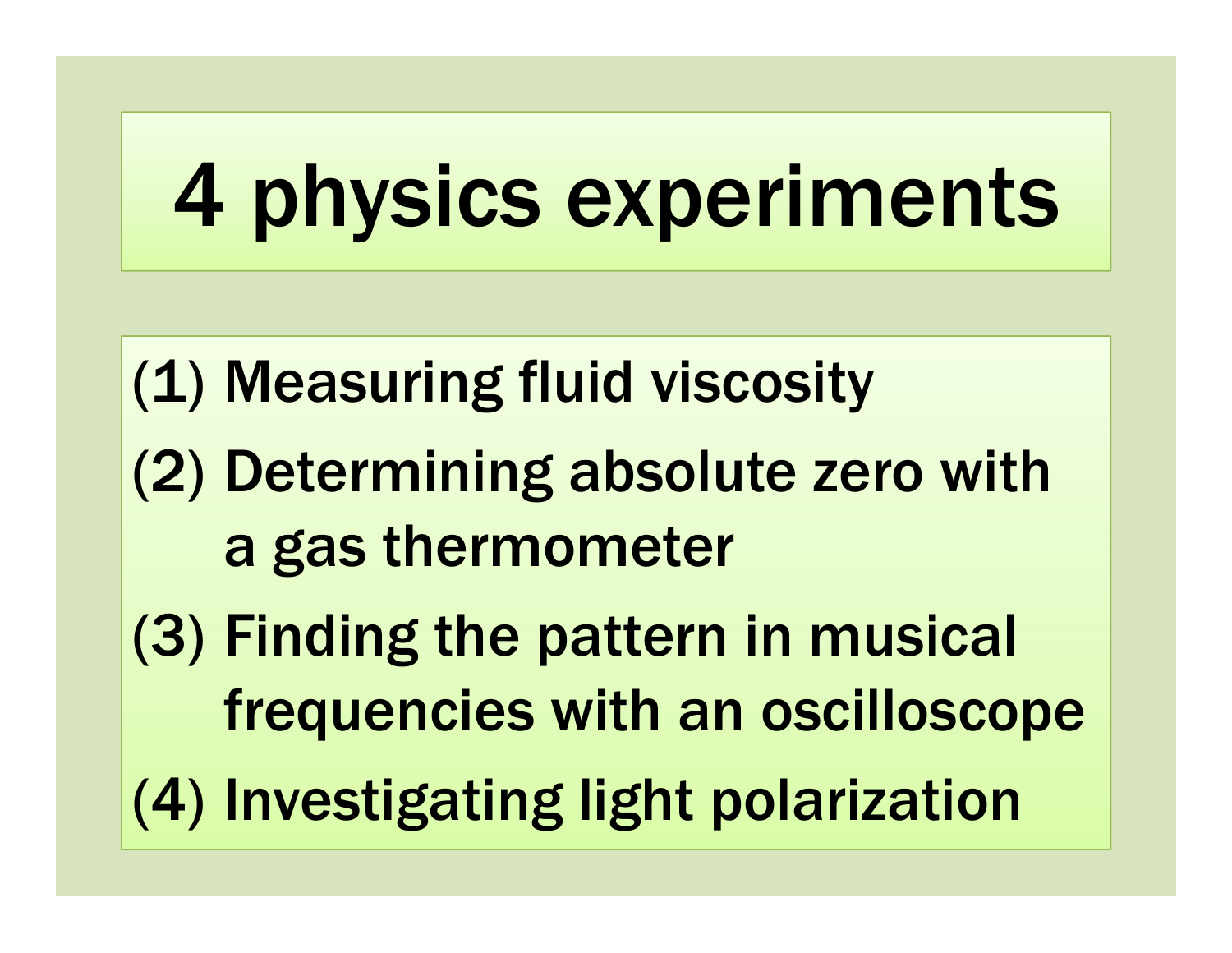## skill themes

- following written instructions
- uncertainties in data and results
- making and interpreting graphs
- numeracy
- scientific communication
- philosophy of science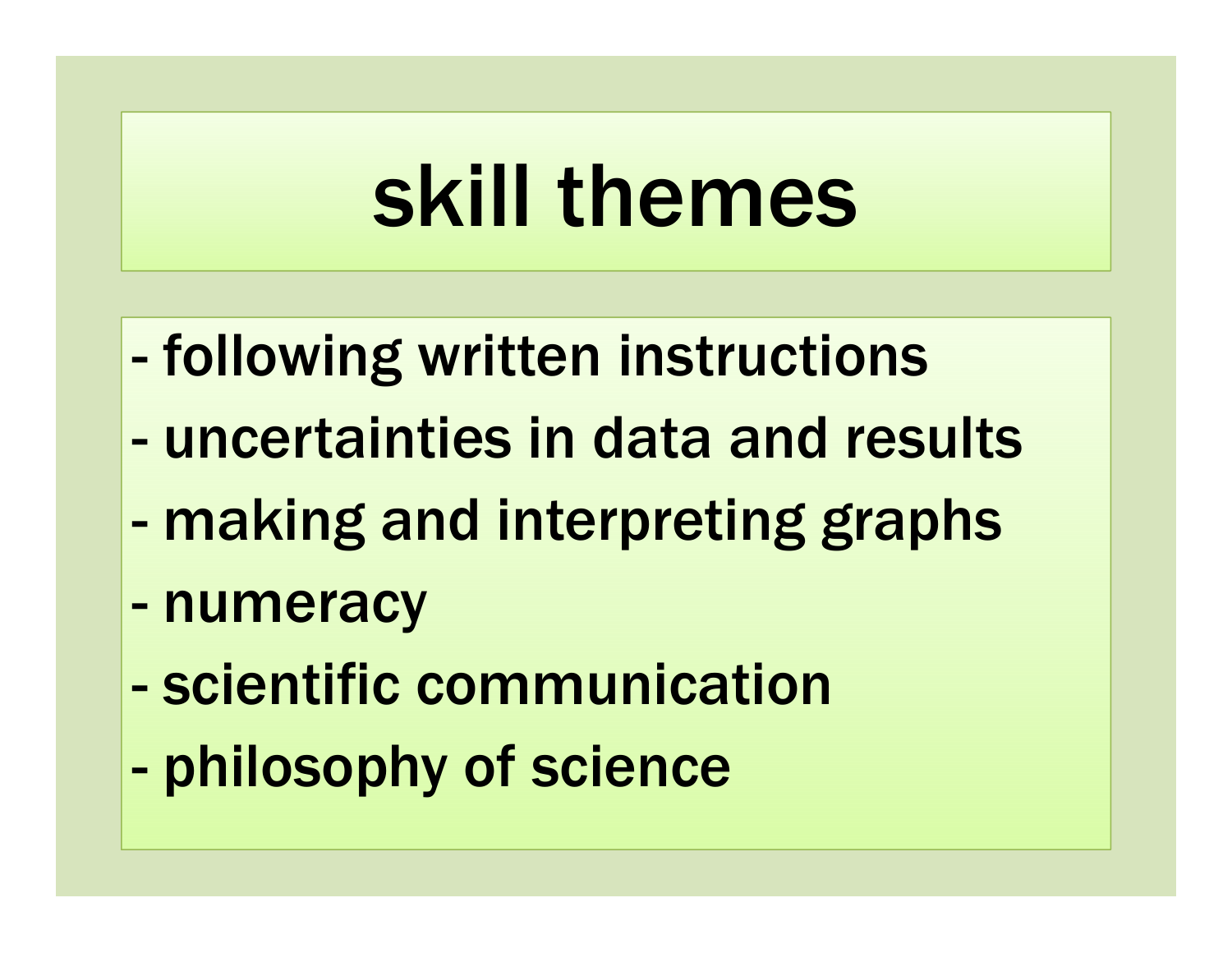### assessment tasks

- short online quizzes prior to labs
- written lab records and reports
- 1-on-1 interviews
- graphing exercises
- other readings and analysis
- web search exercises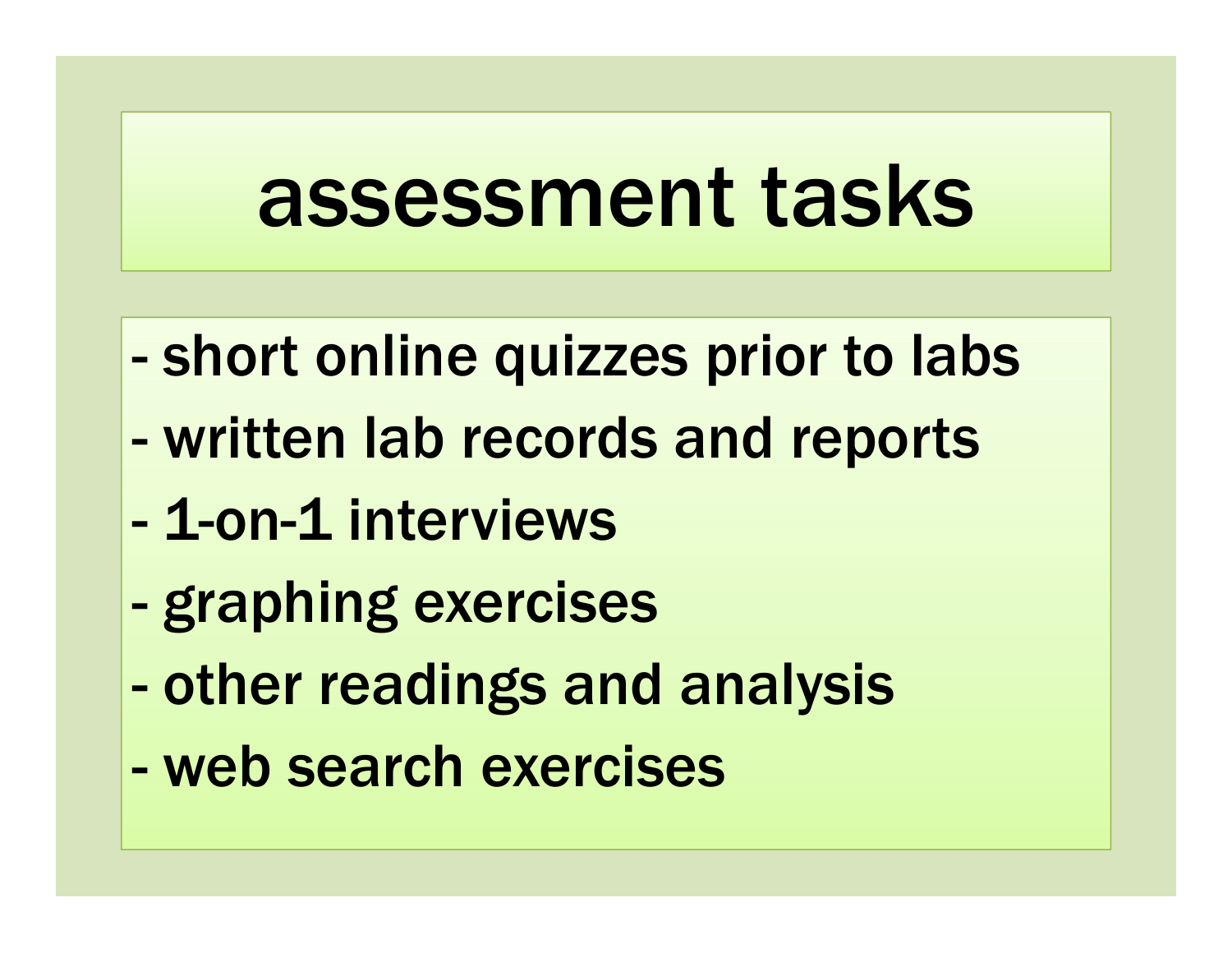## Research Opportunity

On the first and last days of the course, we plan to administer a test (graded only for participation) to measure the evolution of scientific skills and attitudes.

What might this test look like?